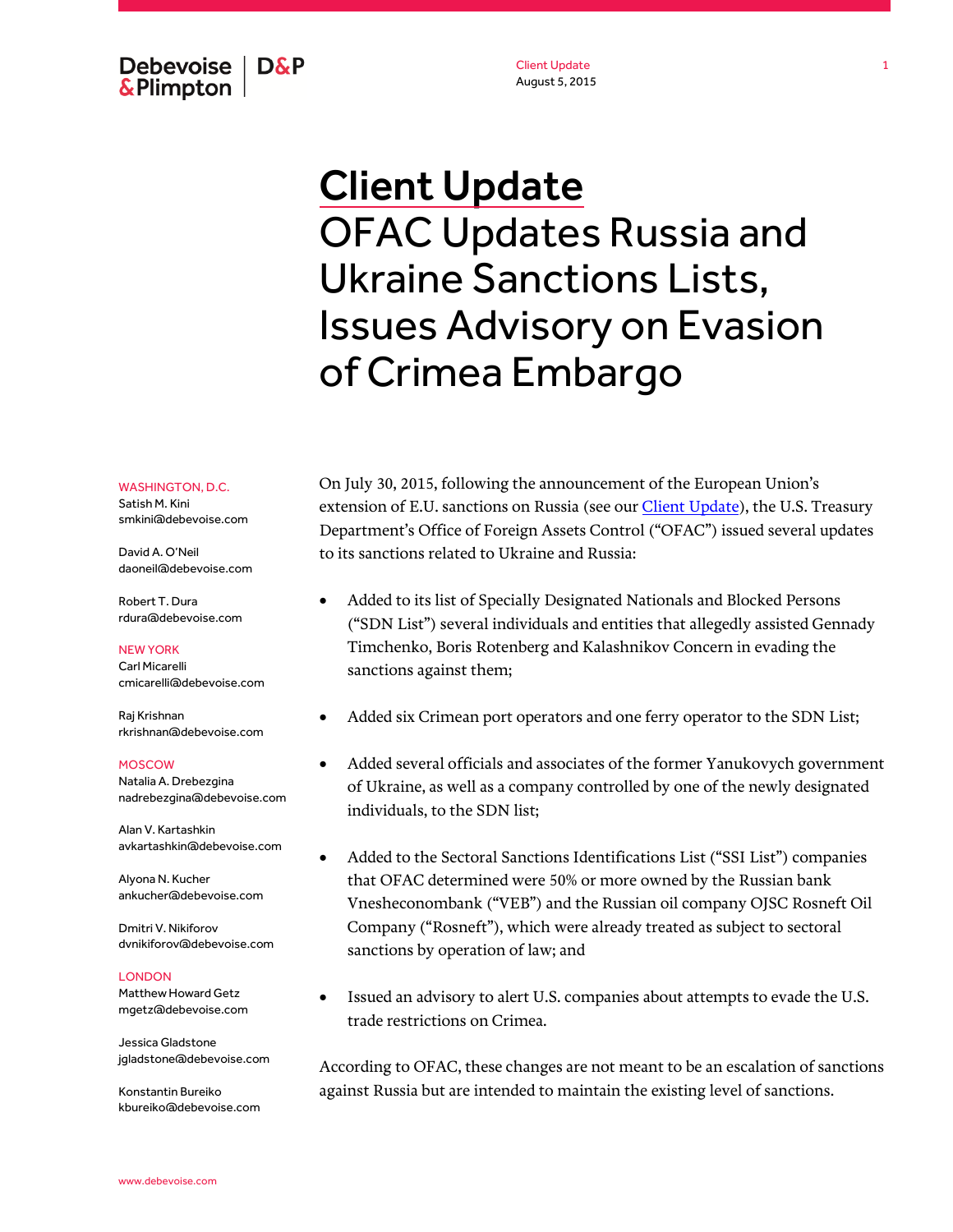## NEW SPECIALLY DESIGNATED NATIONALS

In total, OFAC added 11 individuals and 15 companies to the SDN List. This means that, effective immediately, U.S. persons are prohibited from engaging in transactions involving the designated individuals and companies or their property. Additionally, any assets of these individuals and companies within U.S. jurisdiction or the control of U.S. persons must be frozen.

Seven of the individuals and eight of the companies were added to the SDN list under Executive Order 13661 for assisting with "serious and sustained sanctions evasion" by three existing sanctions targets: the Russian businessmen Gennady Timchenko and Boris Rotenberg, and the Russian defense company Kalashnikov Concern. $^1$  The newly designated companies and individuals include some that are located outside of Russia, in countries such as Finland and Cyprus.

In addition, four individuals and one company were designated under Executive Order 13660, which targets officials and close associates of the former regime in Ukraine who are determined to have misappropriated public assets or undermined democratic processes or institutions in Ukraine. $^2\,$  Some of these individuals had previously been targeted for sanctions by the European Union.

Finally, OFAC designated five Crimean port operators and one sea ferry operator pursuant to Executive Order 13685, which authorizes the Treasury Department to block the property of any entity operating in the Crimea region. $^3\,$  Three of the port operators were previously designated by the European Union.

 $\frac{1}{1}$ Linked to Boris Rotenberg are Rotenberg's son Roman Rotenberg and the company Oy Langvik Capital Ltd. The individuals and entities linked to Timchenko are Airfix Aviation Oy, IPP Oil Products (Cyprus) Limited, Kai Paananen, Oleg Usachev, Petr Kolbin, Set Petrochemicals Oy, Southport Management Services Limited, and Southeast Trading Oy. The individuals and entities linked to Kalashnikov Concern are Aleksander Omelchenko, Andrey Bulyutin, Olena Yurevna Semenova, Izhevsky Mekhanichesky Zavod JSC (AKA Baikal) and OJSC Kontsern Izhmash. As an additional justification for listing these last two companies, OFAC noted that they operate in the arms or related materiel sector in Russia.

<sup>2</sup> The newly designated individuals are Andriy Petrovych Klyuyev (a former Ukrainian government official), Sergey Vitalievich Kurchenko (a Ukrainian businessman linked to the former regime), Eduard Anatoliyovych Stavytsky (Ukraine's former energy minister) and Oleksandr Viktorovych Yanukovych (the son of former President Viktor Yanukovych). The newly designated company is PJSC Mako Holding, which was designated on the ground that it is owned by Oleksandr Yanukovych.

<sup>3</sup> They are State Enterprise Kerch Sea Commercial Port, State Enterprise Sevastopol Sea Trading Port, State Enterprise Feodosia Sea Trading Port, State Enterprise Evpatoria Sea Commercial Port, State Enterprise Yalta Sea Trading Port, and State Shipping Company Kerch Sea Ferry.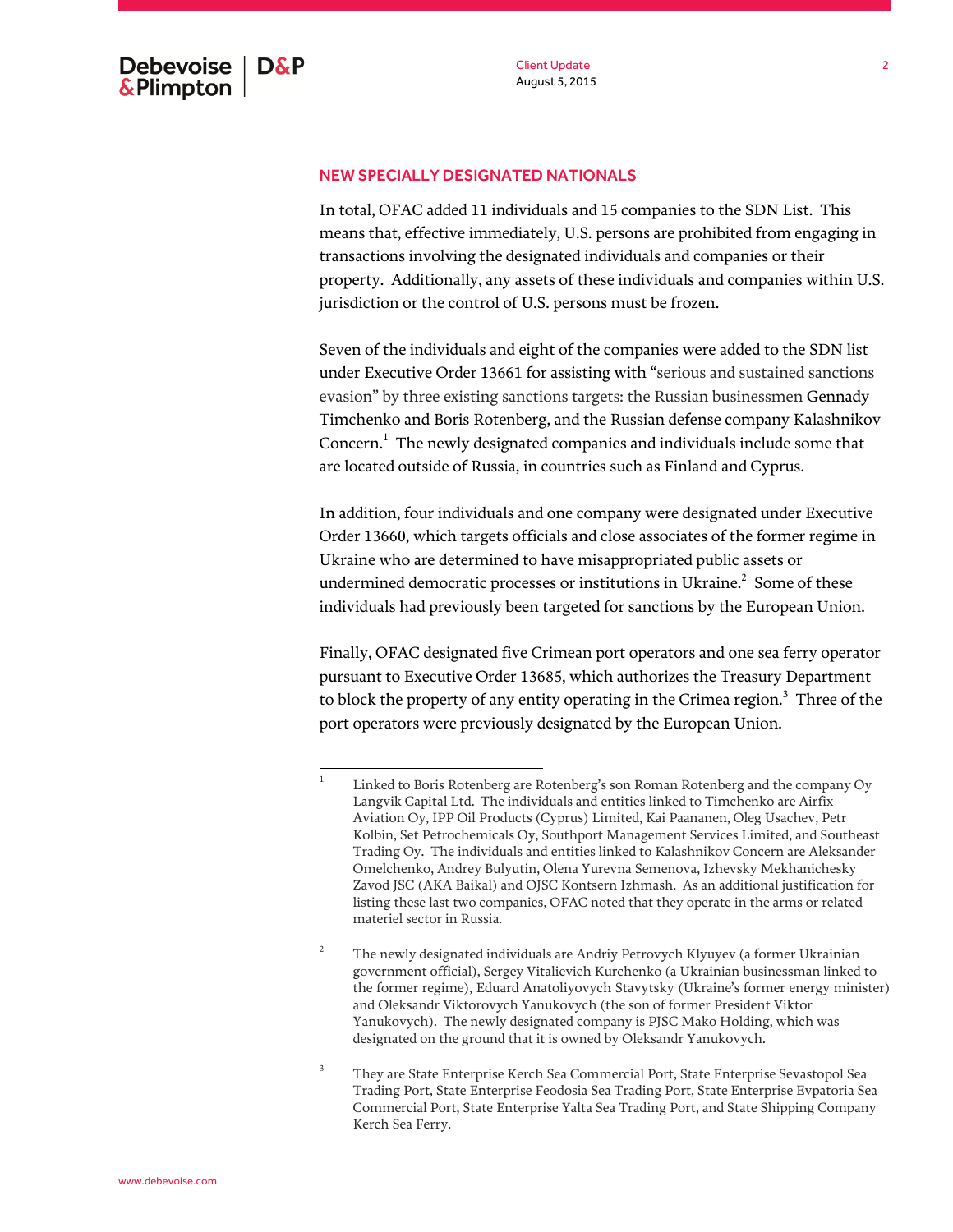## VEB AND ROSNEFT SUBSIDIARIES ADDED TO SECTORAL SANCTIONS LIST

In a related action, OFAC added 35 financial institutions, energy companies and other entities to the SSI List under Executive Order 13662. OFAC determined that these companies were 50% or more owned by VEB or Rosneft, both of which were previously on the list.<sup>4</sup>

The newly listed companies should already have been subject to sectoral sanctions under OFAC's so-called "50% Rule." Under that rule, an entity that is 50% or more owned by one or more sanctioned individuals or companies is automatically subject to the same sanctions as its owner. OFAC added the newly designated companies to the list to help the public identify them as subsidiaries of VEB and Rosneft.

Unlike companies on the SDN List, companies on the SSI List are not blocked, and most types of business with those companies remain permitted. However, U.S. persons are not allowed to engage in transactions or dealings involving newly issued equity or long-term debt of the companies. "Long-term" debt is defined as debt of more than 30 days' maturity for the VEB subsidiaries, which were listed under Directive 1, or more than 90 days' maturity for the Rosneft subsidiaries, which were listed under Directive 3. "Debt" includes not only debt securities but also loans and other extensions of credit, such as sales of goods or services on extended payment terms. Additionally, the Rosneft subsidiaries are listed under Directive 4, which prohibits U.S. persons from supplying goods or services for use in deepwater, shale or Arctic offshore oil exploration and production projects.

### NEW OFAC ADVISORY ON EVASION OF CRIMEA SANCTIONS

Also on July 30, OFAC published an Advisory to highlight for U.S. businesses certain practices that have been used to evade or circumvent the U.S. trade embargo on the Crimea region. The embargo, imposed by Executive Order

 4 The entities linked to VEB are Bank Belveb OJSC, Development Corporation of North Caucasus OJSC, Exiar, Eximbank of Russia, Far East and Baikal Region Development Fund OJSC, Federal Center for Project Finance, Globexbank, Kraslesinvest CJSC, Prominvestbank, Resad LLC, Rose Group Limited, Russian Direct Investment Fund Management Company, SME Bank, Sviaz-Bank, VEB Asia Limited, VEB Capital, VEB Engineering LLC, VEB Leasing OJSC. The entities linked to Rosneft are CJSC Vankorneft, Neft-Aktiv LLC, OJSC Achinsk Refinery, OJSC Angarsk Petrochemical Company, OJSC Kuybyshev Refinery, OJSC Novokuybyshev Refinery, OJSC Orenburgneft, OJSC RN Holding, OJSC Russian Regional Development Bank (VBRR), OJSC Samotlorneftegaz, OJSC Syzran Refinery, PJSC Verkhnechonskneftegaz, RN-Komsomolsky Refinery, RN-Yuganskneftegaz LLC, Rosneft Finance S.A., Rosneft Trade Limited, and Rosneft Trading S.A.